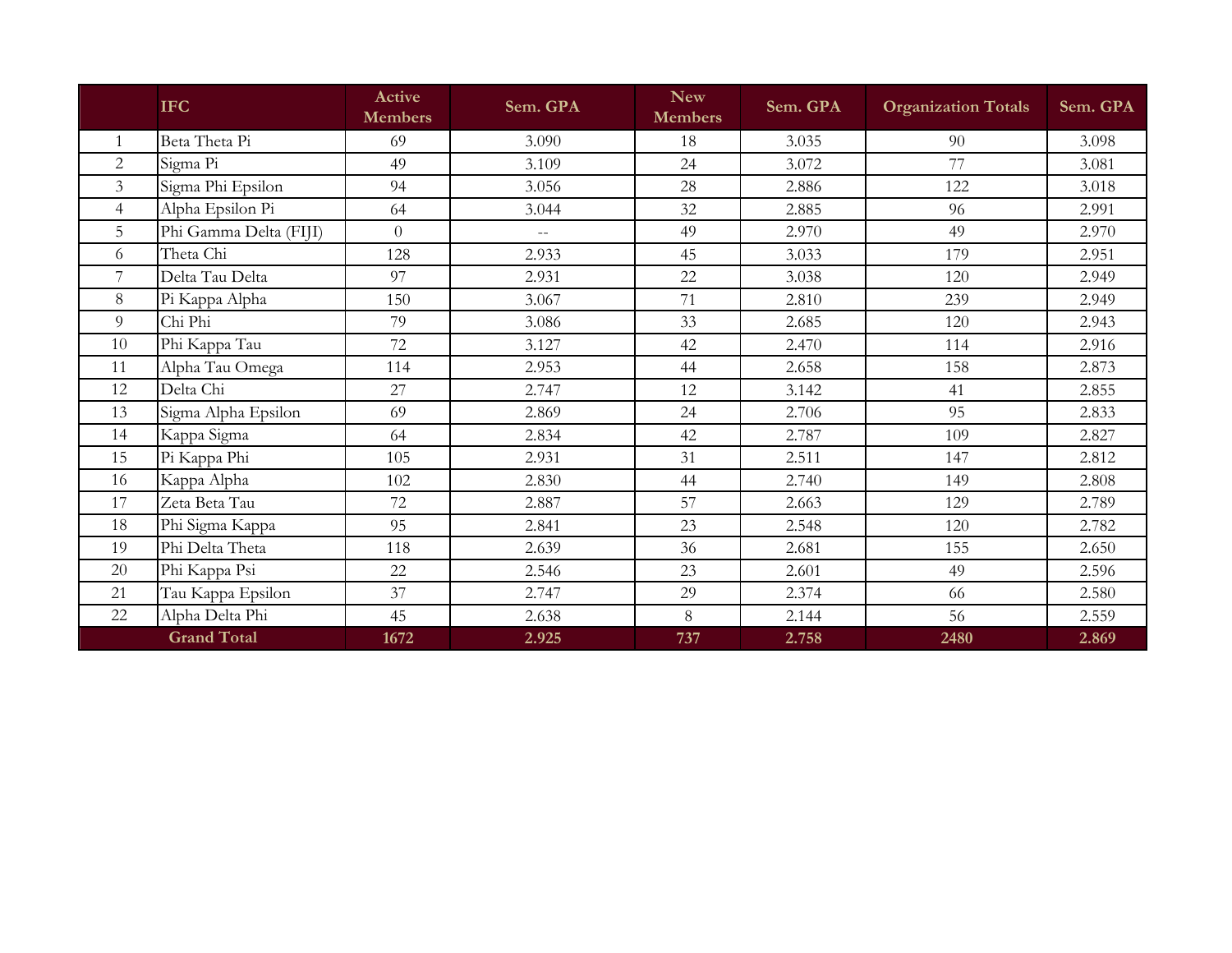|                | <b>MGC</b>            | Active<br><b>Members</b> | Sem. GPA | <b>New</b><br>Members | Sem. GPA                 | <b>Organization Totals</b> | Sem. GPA |
|----------------|-----------------------|--------------------------|----------|-----------------------|--------------------------|----------------------------|----------|
|                | Theta Nu Xi           | 11                       | 3.195    | $\theta$              | $--$                     | 13                         | 3.186    |
| 2              | Sigma Iota Alpha      | 4                        | 3.077    | 2                     | 2.906                    | $\Omega$                   | 3.021    |
| $\mathfrak{Z}$ | Omega Phi Beta        | 3                        | 2.899    | $\theta$              | $--$                     |                            | 2.899    |
| 4              | alpha Kappa Delta Phi | 5                        | 3.200    | $\Omega$              | $\overline{\phantom{m}}$ | 12                         | 2.893    |
| 5 <sup>5</sup> | Phi Iota Alpha        | 9                        | 2.941    |                       | 2.747                    | 16                         | 2.848    |
| 6              | Sigma Beta Rho        | 13                       | 3.081    |                       | 2.200                    | 18                         | 2.761    |
|                | Kappa Delta Chi       | 16                       | 2.827    | $\Omega$              | $--$                     | 18                         | 2.750    |
| 8              | Sigma Lambda Beta     | 5                        | 2.615    |                       | $- -$                    | $\Omega$                   | 2.539    |
| 9              | Lambda Theta Alpha    | 9                        | 2.159    |                       | $- -$                    |                            | 2.159    |
| 10             | Lambda Theta Phi      | 3                        | 1.778    | $\theta$              | $\overline{\phantom{m}}$ | 3                          | 1.778    |
|                | <b>Grand Total</b>    | 78                       | 2.852    | <b>12</b>             | 3                        | 104                        | 2.771    |

|          | <b>NPHC</b>        | Active<br><b>Members</b> | Sem. GPA                 | <b>New</b><br><b>Members</b> | Sem. GPA | <b>Organization Totals</b> | Sem. GPA |
|----------|--------------------|--------------------------|--------------------------|------------------------------|----------|----------------------------|----------|
|          | Kappa Alpha Psi    | 18                       | 2.855                    |                              | $- -$    | 18                         | 2.855    |
|          | Phi Beta Sigma     |                          | 3.495                    |                              | 2.261    | 12                         | 2.793    |
|          | Omega Psi Phi      |                          | 2.790                    |                              | $- -$    |                            | 2.790    |
|          | Zeta Phi Beta      |                          | 3.004                    |                              | $- -$    | 10                         | 2.713    |
|          | Delta Sigma Theta  | 50                       | 2.679                    |                              | $- -$    | 50                         | 2.679    |
| $\sigma$ | Alpha Phi Alpha    | 16                       | 2.647                    |                              | $- -$    | 16                         | 2.647    |
|          | Sigma Gamma Rho    |                          | $\overline{\phantom{m}}$ | 12                           | 2.342    | 12                         | 2.342    |
|          | <b>Grand Total</b> | <b>101</b>               | 2.763                    | 19                           | 2.315    | 125                        | 2.687    |

|                      | Panhellenic     | Active<br><b>Members</b> | Sem. GPA | <b>New</b><br><b>Members</b> | Sem. GPA | <b>Organization Totals</b> | Sem. GPA |
|----------------------|-----------------|--------------------------|----------|------------------------------|----------|----------------------------|----------|
|                      | Chi Omega       | 172                      | 3.321    | 82                           | 3.227    | 254                        | 3.295    |
| $\sim$<br>$\sqrt{2}$ | Alpha Chi Omega | 161                      | 3.271    | 85                           | 3.291    | 247                        | 3.278    |
|                      | Kappa Delta     | 167                      | 3.320    | 87                           | 3.173    | 254                        | 3.270    |
|                      | Sigma Delta Tau | 145                      | 3.340    | 76                           | 3.084    | 222                        | 3.257    |